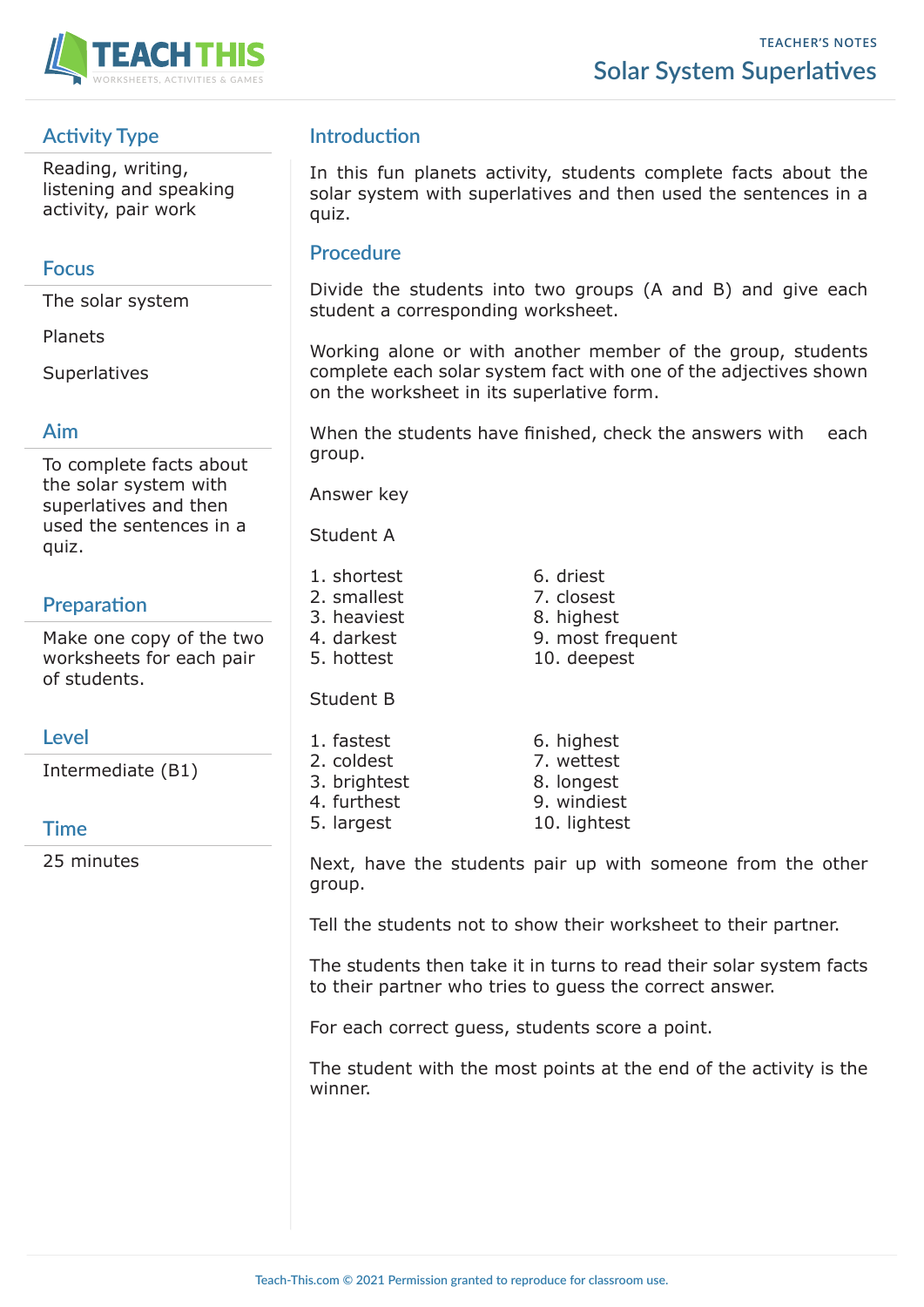

#### **Student A**

## **A. Complete each solar system fact below with one of the adjectives in its superlative form.**

|                                                                             |      |  | heavy high short                                                      | hot | close |
|-----------------------------------------------------------------------------|------|--|-----------------------------------------------------------------------|-----|-------|
|                                                                             | deep |  | dry frequent small                                                    |     | dark  |
| 1. Lasting less than ten Earth hours, the planet with the  day is           |      |  |                                                                       |     |       |
|                                                                             |      |  |                                                                       |     |       |
|                                                                             |      |  |                                                                       |     |       |
|                                                                             |      |  |                                                                       |     |       |
|                                                                             |      |  |                                                                       |     |       |
|                                                                             |      |  |                                                                       |     |       |
|                                                                             |      |  |                                                                       |     |       |
|                                                                             |      |  | 8. With 82 in total, the planet with the  number of moons is          |     |       |
| 9. With violent weather occurring regularly, the planet with the  storms is |      |  |                                                                       |     |       |
|                                                                             |      |  | 10. With a depth of 2 km, the  valley in the solar system is found on |     |       |

#### **B. Now, read the facts to your partner and see if they can guess the correct answers.**

| <b>Answer key</b> |            |            |            |          |  |  |
|-------------------|------------|------------|------------|----------|--|--|
| 1. Jupiter        | 2. Mercury | 3. the Sun | 4. Neptune | 5. Venus |  |  |
| 6. Venus          | 7. Mercury | 8. Saturn  | 9. Neptune | 10. Mars |  |  |